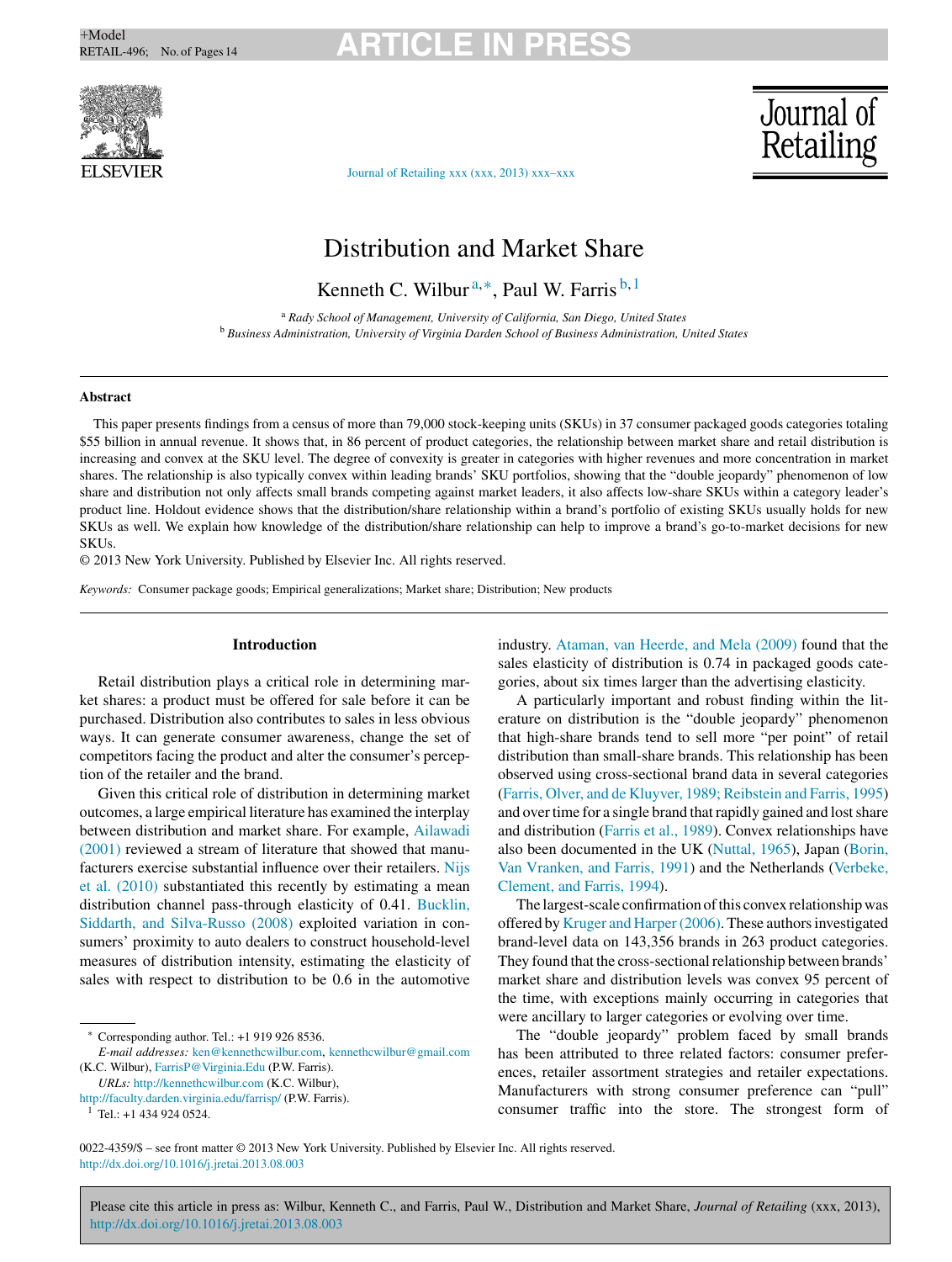# $+$ Model<br>RETAIL-496; No. of Pages 14 **ARTICLE IN PRESS**

2 *K.C. Wilbur, P.W. Farris / Journal of Retailing xxx (xxx, 2013) xxx–xxx*



Letters indicate brands, numbers indicate SKUs offered by a brand

Fig. 1. Conceptual explanations for brand-level double jeopardy findings.

preference might include search loyalty or switching stores when a particular brand or stock-keeping unit (SKU) is not available ([Ailawadi,](#page--1-0) [Harlam,](#page--1-0) [Cesar,](#page--1-0) [and](#page--1-0) [Trounce,](#page--1-0) [2006\).](#page--1-0) Meanwhile, many retailers strategically limit their assortments. Therefore, a limited-assortment retailer is disproportionately likely to stock a strong brand in order to minimize customer traffic lost to competing retailers. Limited-assortment retailers offer manufacturers less competition within the store and therefore yield greater sales per point of distribution. As a brand's market share and distribution increase, it tends to enter into progressively less competitive retail environments [\(Farris](#page--1-0) et [al.,](#page--1-0) [1989;](#page--1-0) [Reibstein](#page--1-0) [and](#page--1-0) [Farris,](#page--1-0) [1995\).](#page--1-0) These assortment decisions are based on retailer expectations of consumer behavior, therefore those expectations may become self-fulfilling, especially for small brands.

Despite all this work, much remains unknown about the relationship between distribution and market share at the level of the individual stock-keeping unit (SKU). Yet this is the level at which many marketing decisions (go-to-market, pricing, trade promotions, etc.) are actually made and implemented.

For example, it remains unknown whether "double jeopardy" is exclusively a brand-level phenomenon. The brand-level measurements could be implied by phenomena that exists at either the brand level alone, at the SKU level alone, or both. A purely brand-level phenomenon is illustrated in the first panel of Fig. 1, which shows a setting in which market share per point of distribution is constant across SKUs but varies across brands A and B. However, a different explanation for the same brand-level pattern is illustrated in the second panel. This diagram shows a single convex relationship at the SKU level where variation only occurs in the locations of competing brands' SKUs. Such variation could occur if, for example, Brand A entered the market first; [Bronnenberg,](#page--1-0) [Dhar,](#page--1-0) [and](#page--1-0) [Dube](#page--1-0) [\(2007\)](#page--1-0) provided compelling evidence that the order of entry of consumer package goods (CPG) brandsinto local geographic markets created competitive advantages over rivals that lasted for generations. When aggregating over these SKUs to brand-level phenomena, a researcher would find that brand A has both more distribution and more share per point of distribution, even though the relationship between distribution and market share really occurred at the SKU level. The analysis below finds that the reality is closest to the illustration in the third panel, in which there is a convex relationship across

SKUs within a brand, and that relationship varies across brands within the category.

To the best of our knowledge, this article offers the first evidence that the relationship between market share and distribution is increasing and convex at the SKU level; all prior evidence used brand-level data. We also uncover the product category characteristics which influence the shape of the relationship. The degree of convexity increases with category revenues and concentration in category market shares. Finally, we show that the relationship varies across brands within a category, and that SKU portfolios offered by bigger brands more frequently exhibit convex distribution/share relationships.

We also show how this relationship can be useful to a manufacturer. We consider a manufacturer seeking to detect and avoid unprofitable go-to-market decisions for new SKUs. Holdout evidence shows that the relationship between distribution and market share estimated using a brand's existing SKUs is normally a good predictor of patterns displayed by new SKUs introduced in future periods. However, in the exceptions when the current brand-specific relationship is not a good predictor for new SKUs, new SKUs tend to perform very badly. In other words, the relationship among a brand's existing SKUs never under-predicts new SKUs' performance. Therefore, the relationship exhibited by a brand's existing SKUs can serve as a useful check on managers' pre-launch distribution assumptions for potential new SKUs.

Before proceeding, it is important to emphasize what this paper does not seek to do. The goal here is to establish empirical generalizations about the nature of share–distribution relationships using data from many categories, but we do not attempt to estimate any causal effect of retail distribution on market share. Any such estimate would need to rely on a plausibly exogenous source of variation to disentangle the effect of distribution on sales from the effect of sales on distribution or to eliminate other unobserved factors.<sup>2</sup> Such effects are interesting and important

Please cite this article in press as: Wilbur, Kenneth C., and Farris, Paul W., Distribution and Market Share, *Journal of Retailing* (xxx, 2013), [http://dx.doi.org/10.1016/j.jretai.2013.08.003](dx.doi.org/10.1016/j.jretai.2013.08.003)

 $2$  One might initially think that past distribution could serve as an instrument to identify the direct impact of current distribution on market share, as distribution is strongly autocorrelated. However, there is ample reason to believe that there are other current determinants of market share (e.g., consumer preferences, prices